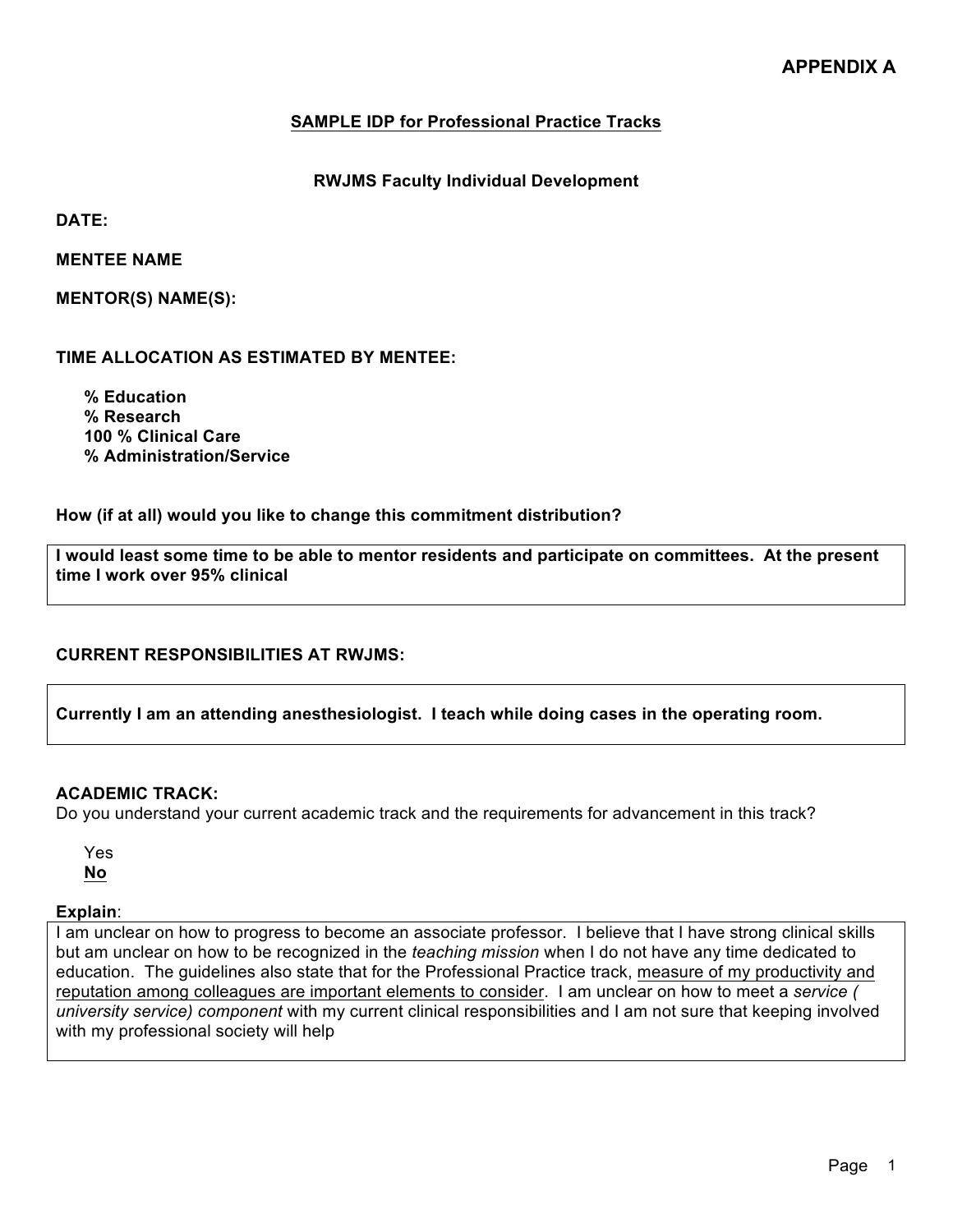### **LONG-TERM CAREER GOALS**

List three long-term goals, learning objectives, and activities to be completed over the next 3-5 years. Briefly discuss how these long-term goals integrate with your overall career goals. Provide checkpoints, end dates, and a status update or progress toward each goal.

# **GOAL 1: ADVANCE TO ASSOCIATE PROFEESSOR IN THE PROFESSIONAL PRACTICE TRACK** Learning Objectives and Activities To understand what is required for promotion. Attend provost meetings; counseling with senior associate dean for academic affairs. Develop my roadmap by specifying annual short-term goals Resource/Support Needed None specific

Expected (or achieved) Outcome Refinement of my strategy to become promoted—identify what areas can be my areas for excellence

Mentorship Committee Comments

#### **GOAL 2: INCREASE TEACHING ROLE OUTSIDE OF THE OPERATING ROOM FOR MEDICAL STUDENTS AND RESIDENTS**

Learning Objectives and Activities

- 1. Identify a teaching niche
- 2. Develop learning activities for key concepts in anesthesiology

Resource/Support Needed

1. Participate in the core teaching course from the office of academic affairs

Expected (or achieved) Outcome

Selection as a teacher for core lectures and seminars in the residency and medical education program

Mentorship Committee Comments

### **GOAL 3: BECOME AN EXPERT IN SIMULATION ACTIVITES FOR ANESTHESIA**

Learning Objectives and Activities

1. Learn simulation modalities specific to anesthesia-become certified in a course run by my professional society. 2. Teach in medical school and residency program

Resource/Support Needed Funds for Professional development extramural course Release time to participate in educational activities

Expected (or achieved) Outcome Recognition among the core simulation faculty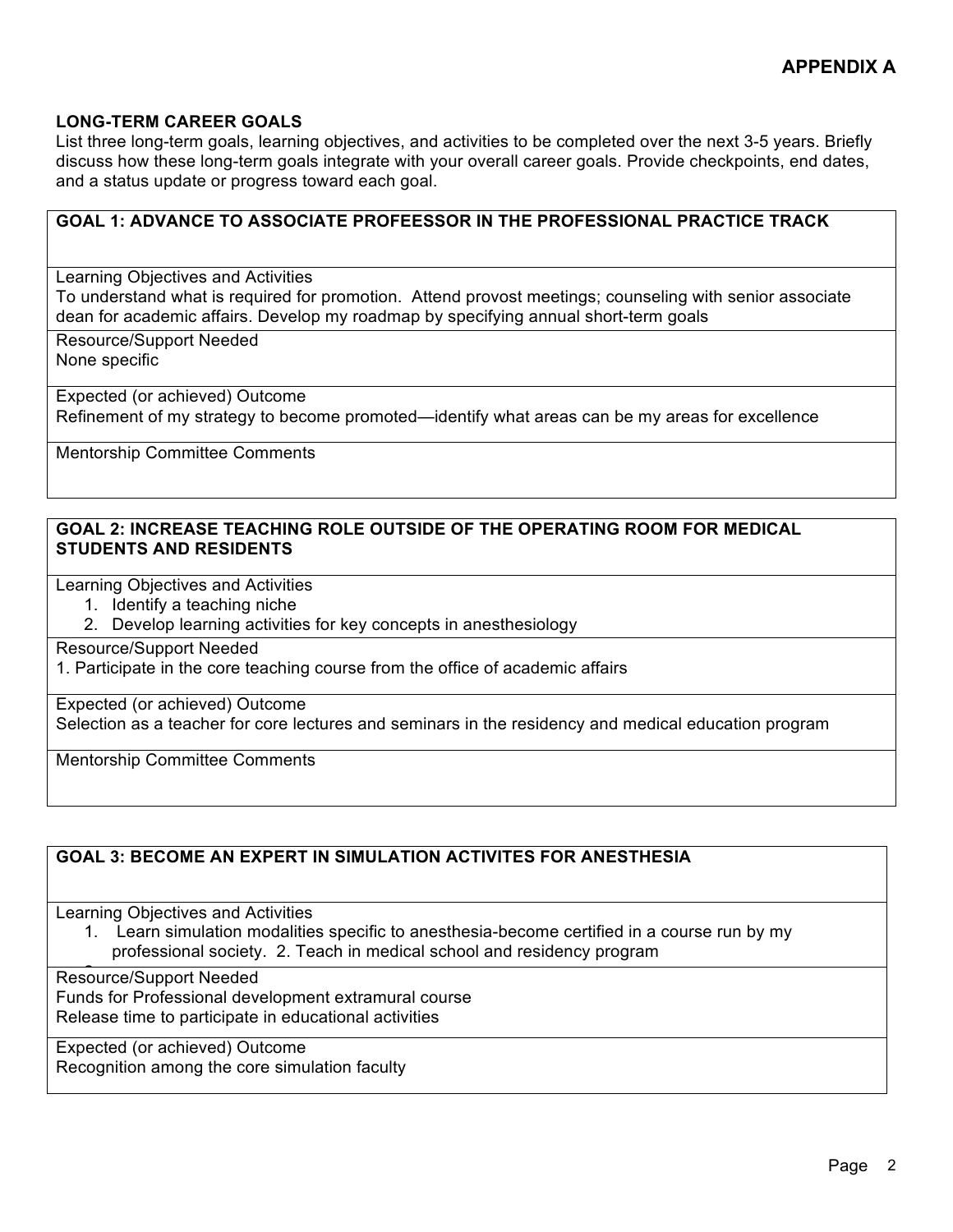Mentorship Committee Comments

#### **Short Term Career Goals:**

List three short-term goals, learning objectives, and activities to be completed over the next 6-12 months. Briefly discuss how these short-term goals integrate with your long-term career goals. Provide checkpoints, end dates, and a status update or progress toward each goal.

## **GOAL 1: INCREASE MY ROLE WITH MEDICAL STUDENTS**

Learning Objectives and Activities

1. To mentor at least one medical student who is interested in pursuing anesthesiology

Give one lecture to the anesthesiology interest group

Resource/Support Needed

May need coverage or specific scheduling to deliver the lecture to the anesthesiology interest group

Expected (or achieved) Outcome

- 1. Recognition as a faculty member interested in mentoring students
- 2. Engagement of medical students to select me as their independent project mentor

Mentorship Committee Comments

## **GOAL 2: SERVE ON A STANDING COMMITTEE OF THE MEDICAL SCHOOL**

Learning Objectives and Activities

- 1. Explore governance of the medical school and standing committees by reviewing the bylaws
- 2. Engage the chairs of committees of interest to me for service 3. To be nominated or self-nominate for a standing committee

Resource/Support Needed

Nothing beyond networking with another faculty

Expected (or achieved) Outcome Election to or appointment to a standing committee of the school

Mentorship Committee Comments

# **GOAL 3: MENTOR RESIDENTS**

Learning Objectives and Activities Engage one resident to co-write a case study for publication

Resource/Support Needed Travel Funds for poster or oral presentation Review of case report draft by mentor